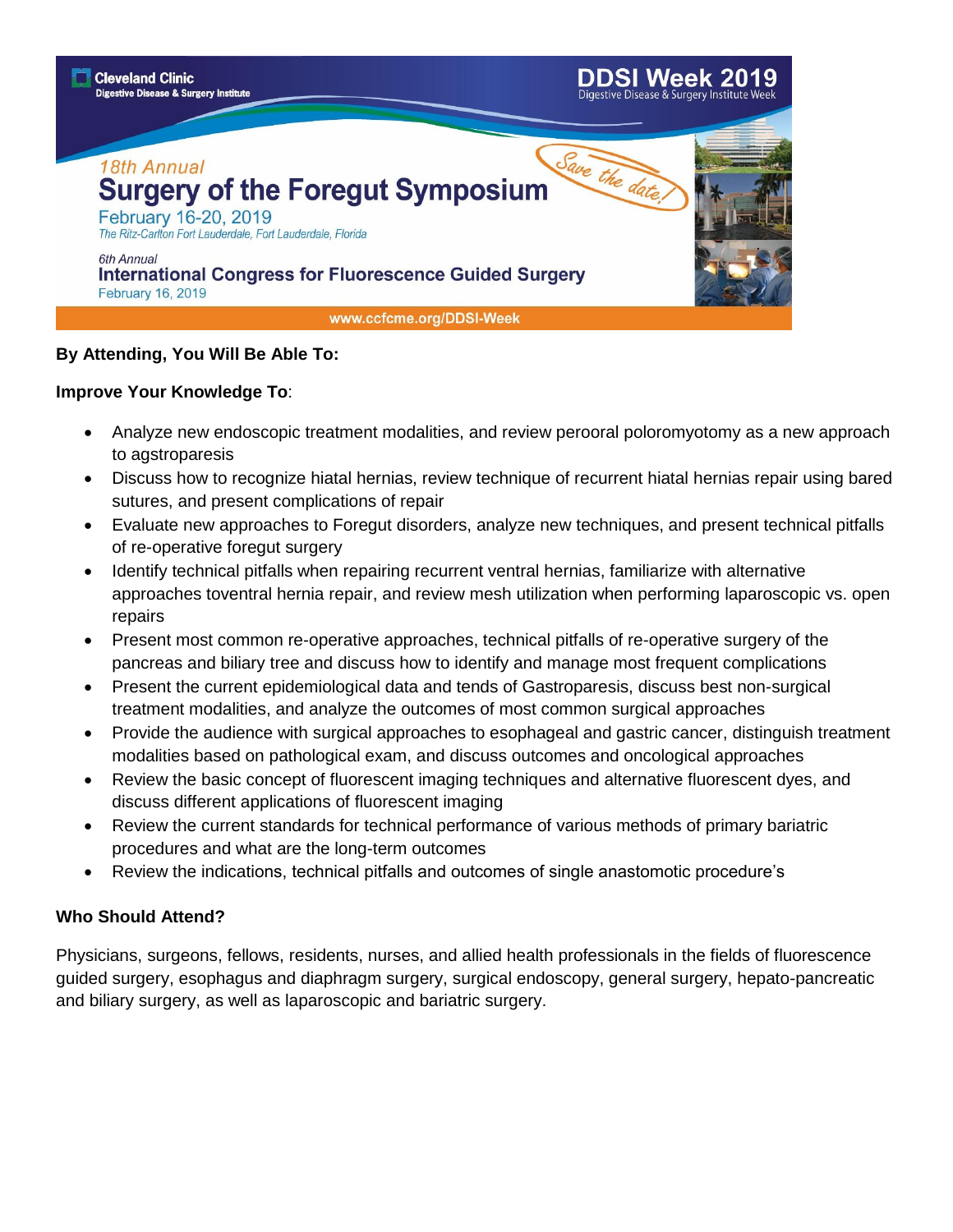# *6 thAnnual INTERNATIONAL CONGRESS FOR FLUORESCENCE GUIDED SURGERY*

Planning Committee: Takeaki Ishizawa, MD, PhD and Fernando Dip, MD

# Saturday, February 16, 2019

| $6:45$ am | <b>Registration. Continental Breakfast, and Exhibits</b> |
|-----------|----------------------------------------------------------|
| 7:50 am   | <b>Welcome and Introductions</b>                         |
|           | Raul Rosenthal, MD and Takeaki Ishizawa, MD, PhD         |

## Clinical Application 1: Perfusion Assessment

#### *Moderators:*

| $8:00 \text{ am}$ | <b>Cardiovascular Surgery</b><br>Derek Muehrcke, MD |
|-------------------|-----------------------------------------------------|
| $8:10 \text{ am}$ | <b>Upper GI Surgery</b><br>Thomas Carus, MD         |
| $8:20$ am         | <b>Colorectal Surgery</b><br>Steven Wexner, MD      |
| 8:30 am           | <b>Emergency Surgery</b><br>Frederic Ris, MD        |
| $8:40$ am         | <b>Transplantation Surgery</b><br>Eric Vibert, MD   |
| 8:50 am           | <b>Plastic Surgery</b><br>Rutger Schols, MD         |
| $9:00$ am         | <b>Neurosurgery</b><br>Yasuo Murai, MD              |
| $9:10 \text{ am}$ | <b>Abstract Presentation</b><br>TBA                 |
| 9:20 am           | Panel Discussion / Q & A                            |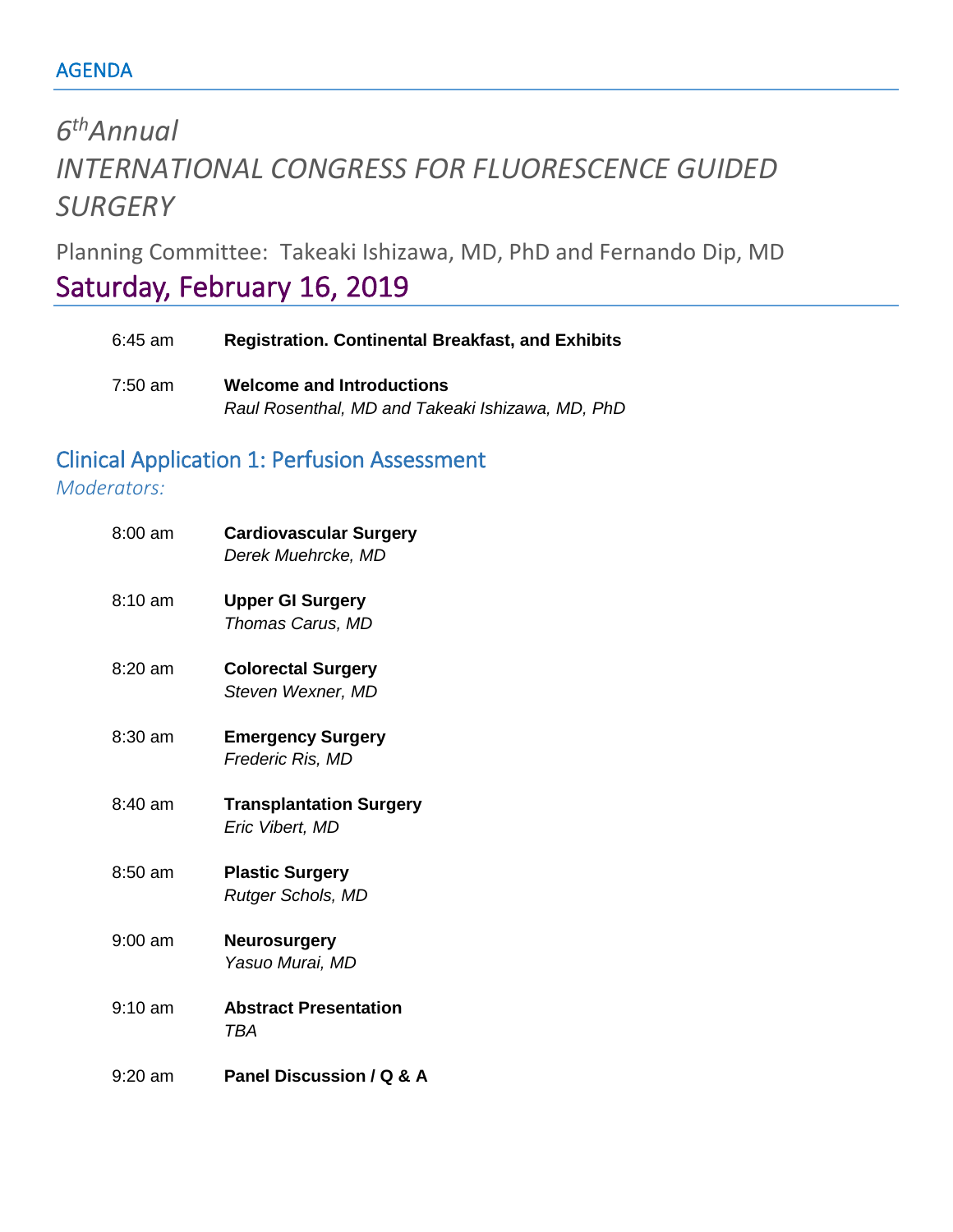## Clinical Application 2: Anatomy Visualization *Moderators:*

| $9:30$ am         | Cholangiography<br>Laurents Stassen, MD                               |
|-------------------|-----------------------------------------------------------------------|
| $9:40$ am         | <b>Hepatic Segmentation</b><br>Takeshi Aoki, MD                       |
| $9:50 \text{ am}$ | <b>Lung Segmentation</b><br>Yasuo Sekine, MD                          |
| 10:00 am          | Urography<br>Trever Yeung, MD                                         |
| 10:10 am          | <b>Parathyroid / Thyroid</b><br>Fernando Dip, MD                      |
| $10:20$ am        | <b>Multicenter Trial on ICG Cholangiography</b><br>Raul Rosenthal, MD |
| $10:30$ am        | Panel Discussion / Q & A                                              |
| 10:40 am          | <b>Break &amp; Visit Exhibits</b>                                     |

## Clinical application 3.1: Cancer Imaging (Gastroenterological Surgery) *Moderators:*

| $11:10 \text{ am}$ | <b>Gastric Cancer</b><br>Tsutomu Namikawa, MD  |
|--------------------|------------------------------------------------|
| $11:20$ am         | <b>Colorectal Cancer</b><br>Ronan Cahill, MD   |
| 11:30 am           | Liver Cancer<br>Kiyoshi Hasegawa, MD           |
| $11:40$ am         | <b>Pancreatic Cancer</b><br>Michael Bouvet, MD |
| $11:50$ am         | <b>Esophageal Cancer</b><br>Anna Dupree, MD    |
| 12:00 pm           | Panel Discussion / Q & A                       |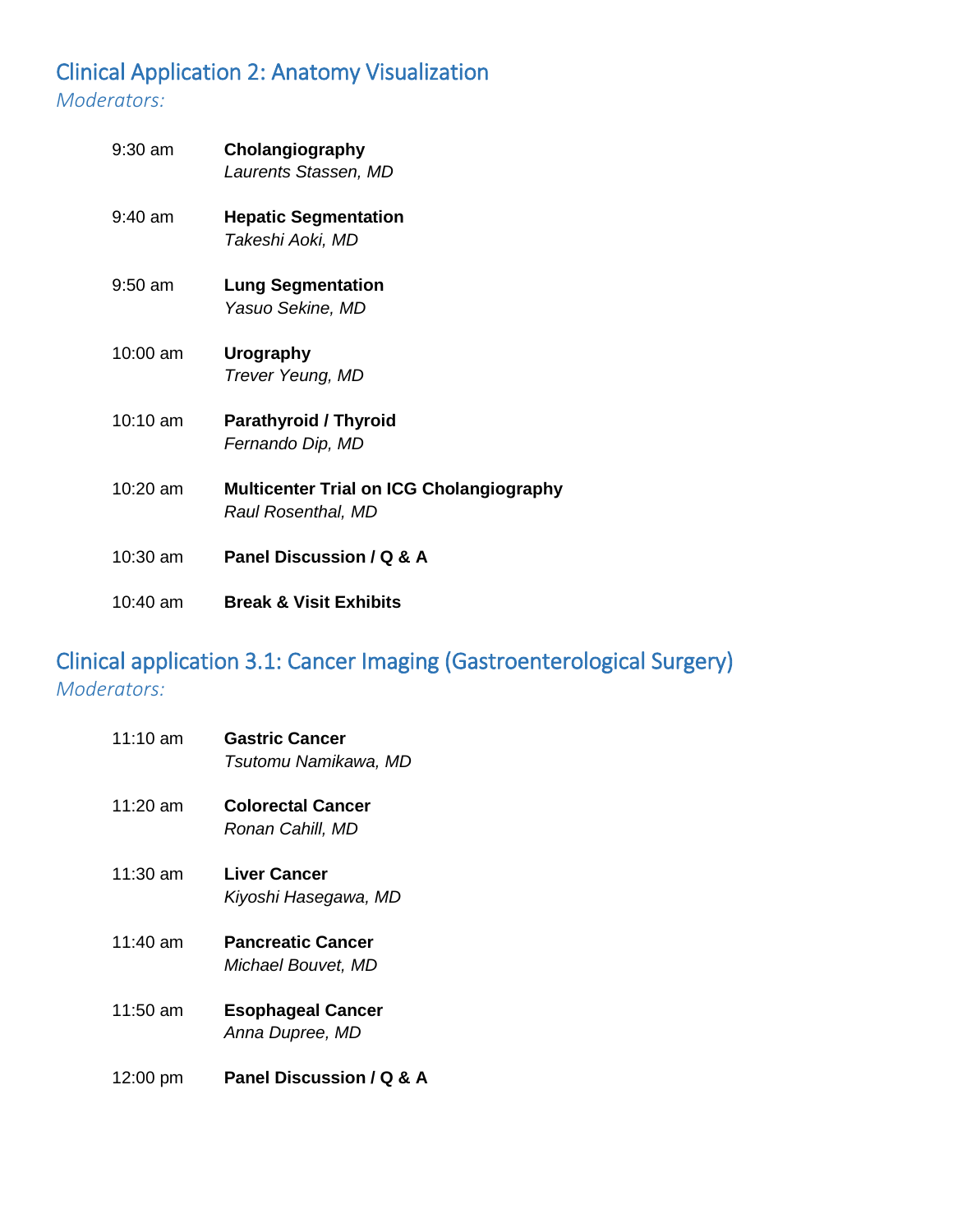### Presidential Address

*Moderators:* 

| 12:10 pm | <b>Presidential Address</b> |
|----------|-----------------------------|
|          | Takeaki Ishizawa, MD        |

12:30 pm **Lunch and Visit Exhibits**

Clinical Application 3.2: Cancer Imaging (Other Surgical Fields) *Moderators:* 

| $1:30$ pm         | <b>Lung Cancer</b><br>Hyun Koo Kim, MD            |
|-------------------|---------------------------------------------------|
| $1:40 \text{ pm}$ | <b>Bladder Cancer</b><br>Hideo Fukuhara, MD       |
| $1:50$ pm         | <b>Head &amp; Neck Cancer</b><br>Jason Warram, MD |
| $2:00$ pm         | <b>Brain Tumor</b><br>Toshihiko Kuroiwa, MD       |
| $2:10$ pm         | <b>Endocrine Tumor</b><br>Eren Berber, MD         |
| $2:20$ pm         | <b>Abstract Presentation</b><br>TBA               |
| $2:30$ pm         | Panel Discussion / Q & A                          |

## Clinical Application 4: Lymph Node Mapping and Lymphography *Moderators:*

| $2:40$ pm | <b>Gastric Cancer</b><br>Naoto Takahashi, MD       |
|-----------|----------------------------------------------------|
| $2:50$ pm | <b>Colorectal Cancer</b><br>Manish Chand, MD       |
| $3:00$ pm | <b>Lung Cancer</b><br>Toshifumi Chen-Yoshikawa, MD |
| $3:10$ pm | Uterine / Cervical Cancer<br>Andrea Papadia, MD    |
| $3:20$ pm | <b>Bladder / Prostate Cancer</b><br>I BA           |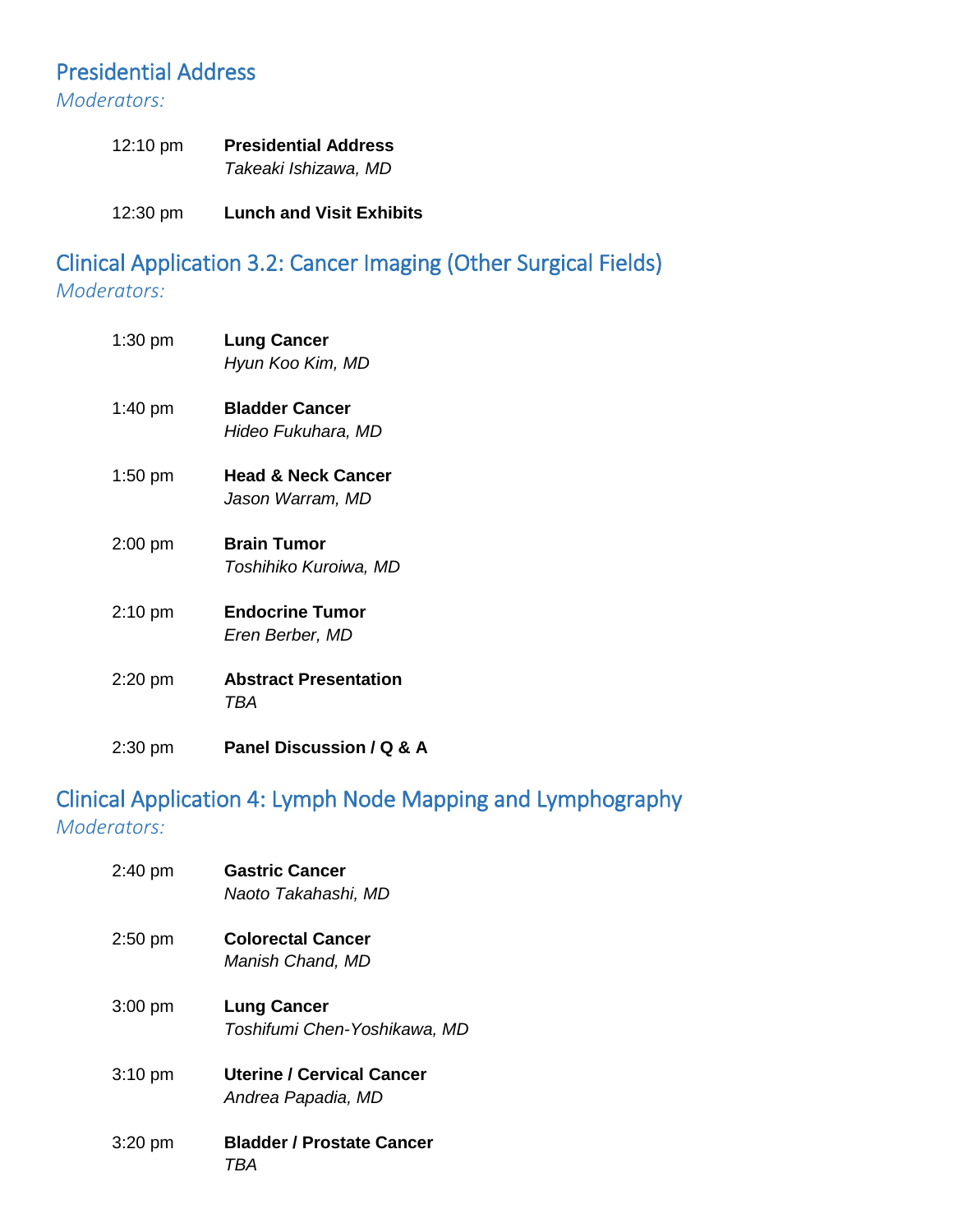| $3:30$ pm         | Lymphography<br>Takumi Yamamoto, MD |
|-------------------|-------------------------------------|
| $3:40 \text{ pm}$ | <b>Abstract Presentation</b><br>TRA |
| $3:50$ pm         | Panel Discussion / Q & A            |
| 4:00 pm           | <b>Break and Visit Exhibits</b>     |

# Special Lecture

## *Moderators:*

| 4:30 pm | <b>Summary of Development Stage According to IDEAL Framework</b> |
|---------|------------------------------------------------------------------|
|         | Peter McCulloch, MD                                              |

# Near-Future Techniques

#### *Moderators:*

| 4:50 pm | <b>Fluorescence Probe</b><br>Alexander Vahrmeijer, MD                                                                                               |
|---------|-----------------------------------------------------------------------------------------------------------------------------------------------------|
| 5:00 pm | <b>Vascular Surgery</b><br>Fernando Dip, MD                                                                                                         |
| 5:10 pm | <b>Evaluation</b><br>TBA                                                                                                                            |
| 5:20 pm | <b>Translational Research</b><br>TBA                                                                                                                |
| 5:30 pm | Intraoperative Quality Assessment of Tissue Perfusion with Indocyanine Green<br>(ICG) in a Porcine Model of Mesenterial Ischemia<br>Anna Dupree, MD |
| 5:40 pm | Panel Discussion / Q & A                                                                                                                            |
| 5:50 pm | <b>Adjourn</b>                                                                                                                                      |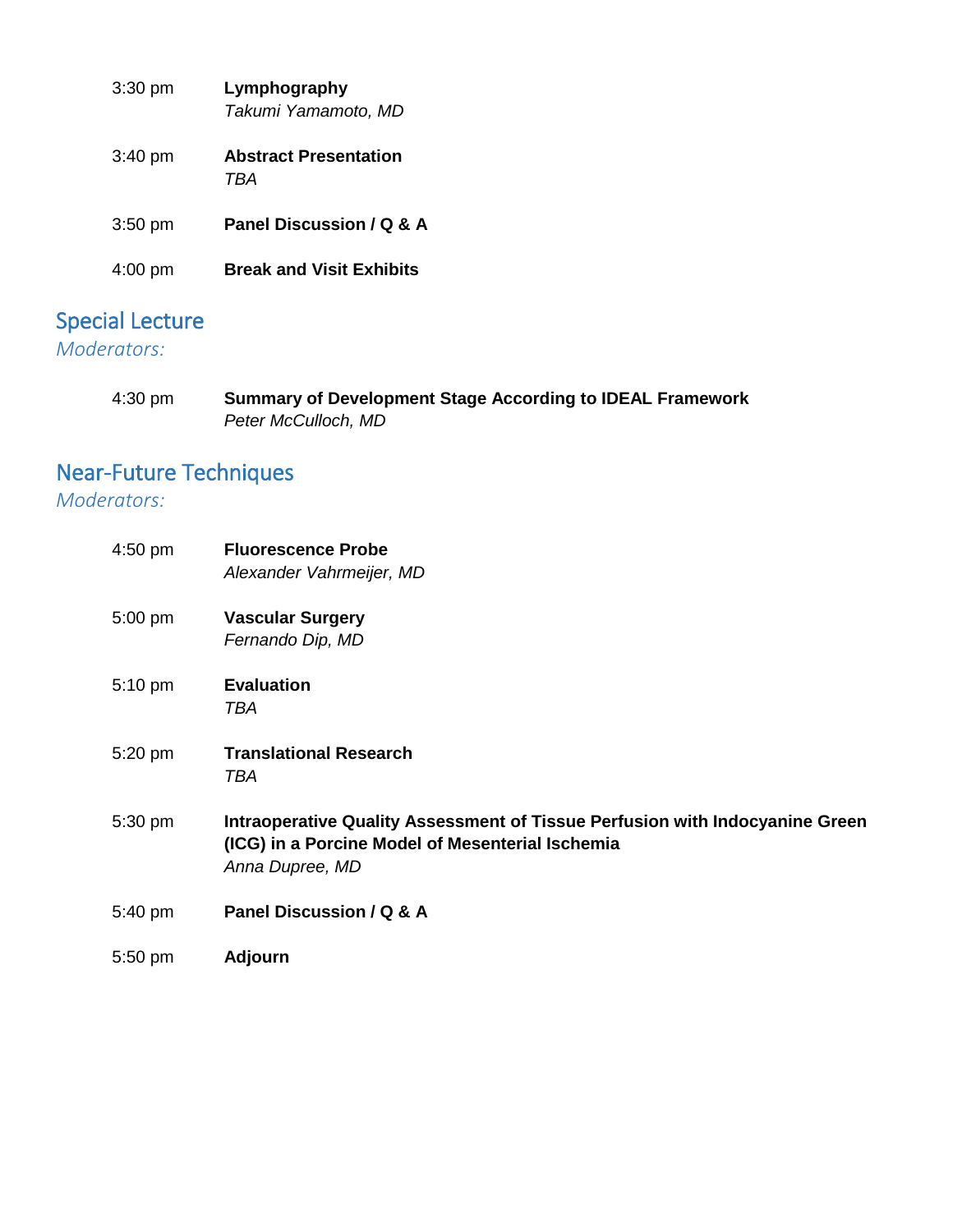# *18th Annual Surgery of the Foregut Symposium*

*Activity Directors: Raul Rosenthal, MD & R. Matthew Walsh, MD*

# Sunday, February 17, 2019

| 7:00 am | <b>Registration. Continental Breakfast, and Exhibits</b> |
|---------|----------------------------------------------------------|
| 7:55 am | <b>Welcome and Introductions</b>                         |
|         | Raul Rosenthal, MD                                       |

#### Update Gastroparesis

*Moderators: Jeff Ponsky, MD and Raul Rosenthal, MD*

| $8:00 \text{ am}$ | Understanding Gastroparesis and Gastric Stimulation for Intractable Nausea<br>Raul Rosenthal, MD                                     |
|-------------------|--------------------------------------------------------------------------------------------------------------------------------------|
| $8:15$ am         | Peroral Endsocopic Pyloroplasty? A New Endoscopic Surgical Intervention for<br><b>Foregut Surgeons</b><br>Jeffrey Ponsky, MD         |
| $8:30$ am         | Gastric Bypass, Sleeve and Feeding Tubes for Intractable Disease. Outcomes and<br><b>Technical Pitfalls</b><br>Emanuele Lo Menzo, MD |
| $8:45$ am         | Panel Discussion / Q & A                                                                                                             |

#### Liver and Pancreas – Session 2

*Moderators: Horacio Asbun, MD and Mayan Roy, MD*

| $9:00$ am  | Fluorescent Imaging of the Liver and Biliary Tract. What are the Benefits?<br>Raul Rosenthal, MD                                  |
|------------|-----------------------------------------------------------------------------------------------------------------------------------|
| $9:30$ am  | <b>IPMD and IPMN. A Meaningful Histopathological Diagnosis for the HPB Surgeon in</b><br>the 21st Century<br>R. Matthew Walsh, MD |
| $9:45$ am  | Liver Resection for Metastatic Colorectal Cancer: When and How<br>Conrad Simpfendorfer, MD                                        |
| $10:00$ am | Role of Interventional Radiology in HPB Surgery<br>Mayank Roy, MBBS, MRCS                                                         |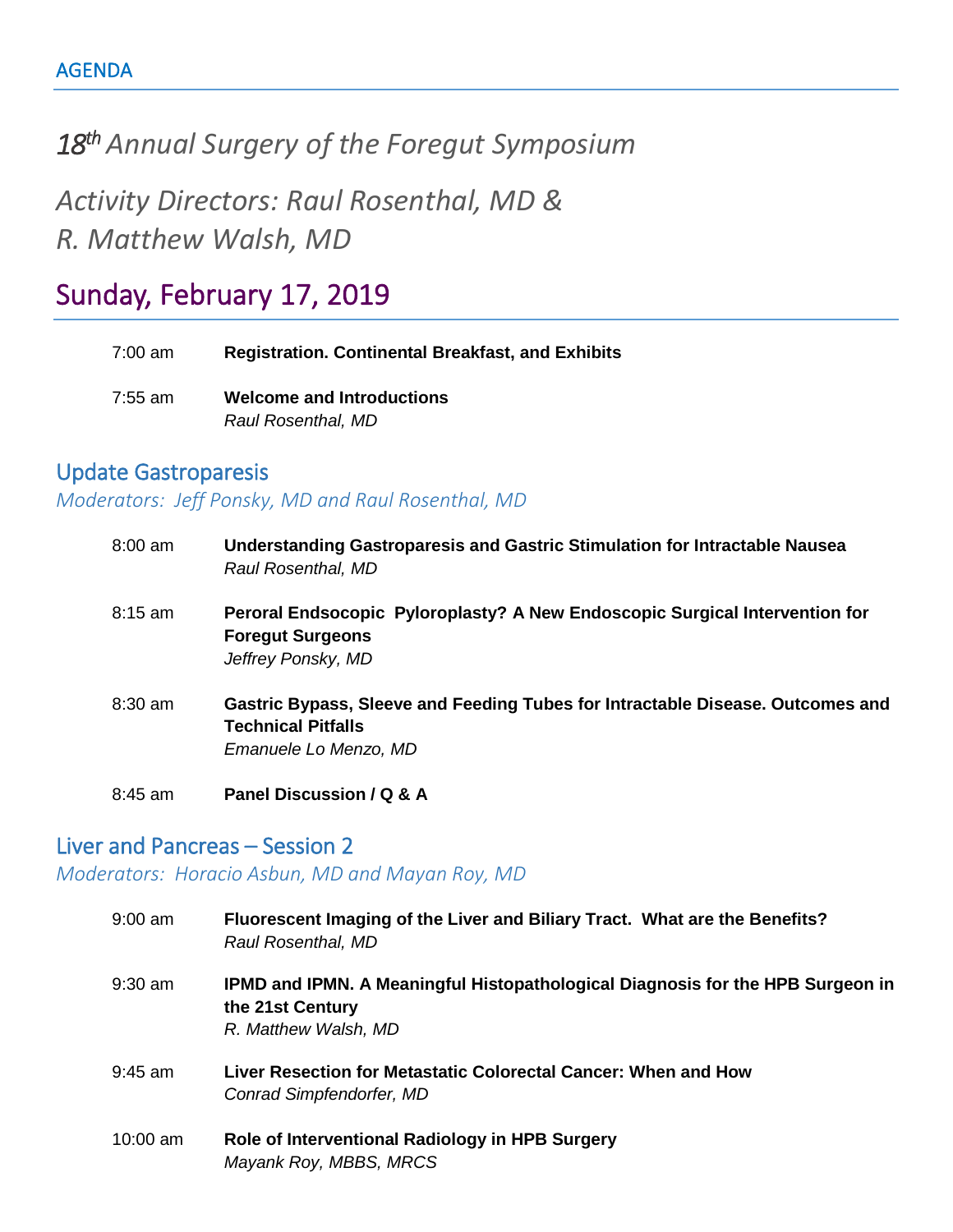10:15 am **Panel Discussion / Q & A**

10:30 am **Refreshment Break and Visit Exhibits**

## Robert E. Hermann Annual Lecture

*Moderators:* 

| 11:00 am | <b>Current Trends in Minimally Invasive Pancreatic Surgery</b> |
|----------|----------------------------------------------------------------|
|          | Horacio Asbun, MD                                              |

\_\_\_\_\_\_\_\_\_\_\_\_\_\_\_\_\_\_\_\_\_\_\_\_\_\_\_\_\_\_\_\_\_\_\_\_\_\_\_\_\_\_\_\_\_\_\_\_\_\_\_\_\_\_\_\_\_\_\_\_\_\_\_\_\_\_\_\_\_\_\_\_\_\_\_\_\_

*\_\_\_\_\_\_\_\_\_\_\_\_\_\_\_\_\_\_\_\_\_\_\_\_\_\_\_\_\_\_\_\_\_\_\_\_\_\_\_\_\_\_\_\_\_\_\_\_\_\_\_\_\_\_\_\_\_\_\_\_\_\_\_\_\_\_\_\_\_\_\_\_\_\_\_\_\_*

12:00 pm **Lunch and Visit Exhibits**

#### Liver and Pancreas – Session 2

*Moderators: Conrad Simpfendorfer, MD and Horacio Asbun, MD*

| $1:00$ pm | <b>Update on Pancreatitis</b><br>Jakob Izbicki, MD                                     |
|-----------|----------------------------------------------------------------------------------------|
| $1:15$ pm | Update on Resection of Neuro Endocrine Tumors of the Pancreas<br>Petachia Reissman, MD |
| $1:30$ pm | Timing of Resection for Colorectal Liver Metastasis<br>Mayank Roy, MBBS, MRCS          |
| 1:45 pm   | <b>Management of Duodenal Neoplasms</b><br>Petachia Reissman, MD                       |
| $2:00$ pm | <b>Cholangiocarcinoma: New Treatment Modalities</b><br>Conrad Simpfendorfer, MD        |
| $2:15$ pm | Panel Discussion / Q & A                                                               |
| $2:30$ pm | <b>Refreshment Break and Visit Exhibits</b>                                            |

#### **Diaphragm, Esophagus and Stomach**

*Moderators: Raul Rosenthal, MD and Emanuele Lo Menzo, MD*

- 3:00 pm **GERD after POPEM: And Now What?** *Jeffrey Ponsky, MD*
- 3:15 pm **Surgical Options for Recurrent Achalasia** *Sudish Murthy, MD*
- 3:30 pm **Update on Management of Megaesophagus for Achalasia and Chagas Disease** *Ruben Sallam, MD*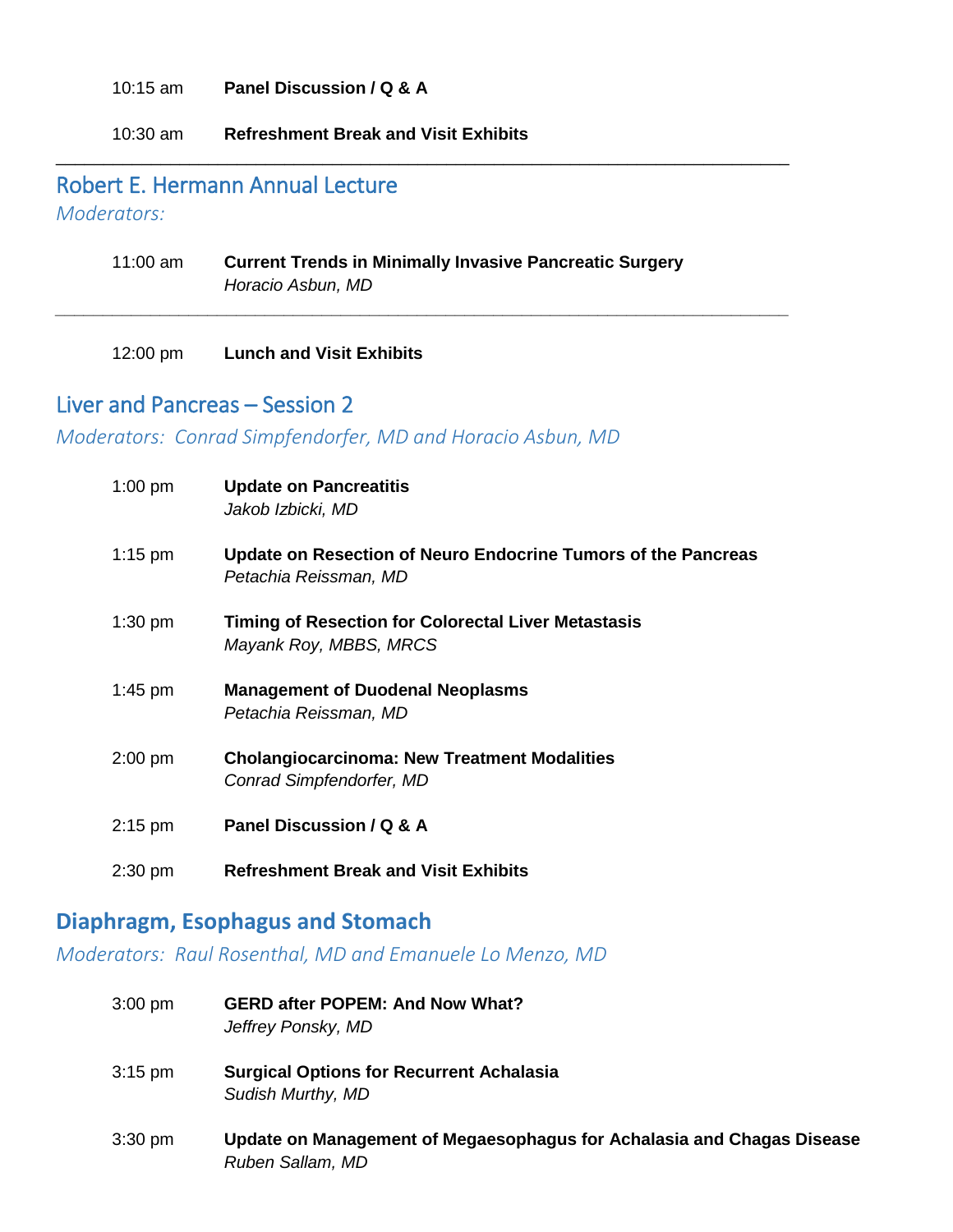| $3:45$ pm         | Minimally Invasive Esophagectomy for Adeno- Ca. Ivor Lewis or Transhiatal?<br>Sudish Murthy, MD |
|-------------------|-------------------------------------------------------------------------------------------------|
| $4:00 \text{ pm}$ | Best Approach for Squamous Cell Ca of the Esophagus<br>Rubens Sallum, MD                        |
| $4:15$ pm         | Panel Discussion / Q & A                                                                        |

# **Selected Topics and Video Session – Technical Pearls in Foregut Surgery**

*Moderators: Matt Walsh, MD and Raul Rosenthal, MD*

| 4:30 pm | Laparoscopic Type 4 Paraesophageal Hernia Repair with Barbed Suture and<br>without Mesh.             |
|---------|------------------------------------------------------------------------------------------------------|
|         | Samuel Szomstein, MD                                                                                 |
| 4:45 pm | <b>Laparoscopic D2 Gastrectomy</b><br>Rubens Sallum, MD                                              |
| 5:00 pm | Laparoscopic Management of Arcuate Ligament Syndrome<br>Emanuele Lo Menzo, MD                        |
| 5:15 pm | Lymphadenectomy for Esophageal Ca. From Open to Robotic<br>Rubens Sallum, MD                         |
| 5:30 pm | Laparoscopic Excision of Esophageal Diverticulum with Heller's Myotomy<br>Sudish Murthy, MD          |
| 5:45 pm | <b>Robotic Pancreatectomy</b><br>R. Matthew Walsh, MD                                                |
| 6:00 pm | <b>Robotic Treatment of Dumbar Syndrome</b><br>Rubens Sallum, MD                                     |
| 6:15 pm | <b>Colonic Interposition for Graft Necrosis after Esophagectomy for Cancer</b><br>Raul Rosenthal, MD |
| 6:30 pm | <b>Adjourn</b>                                                                                       |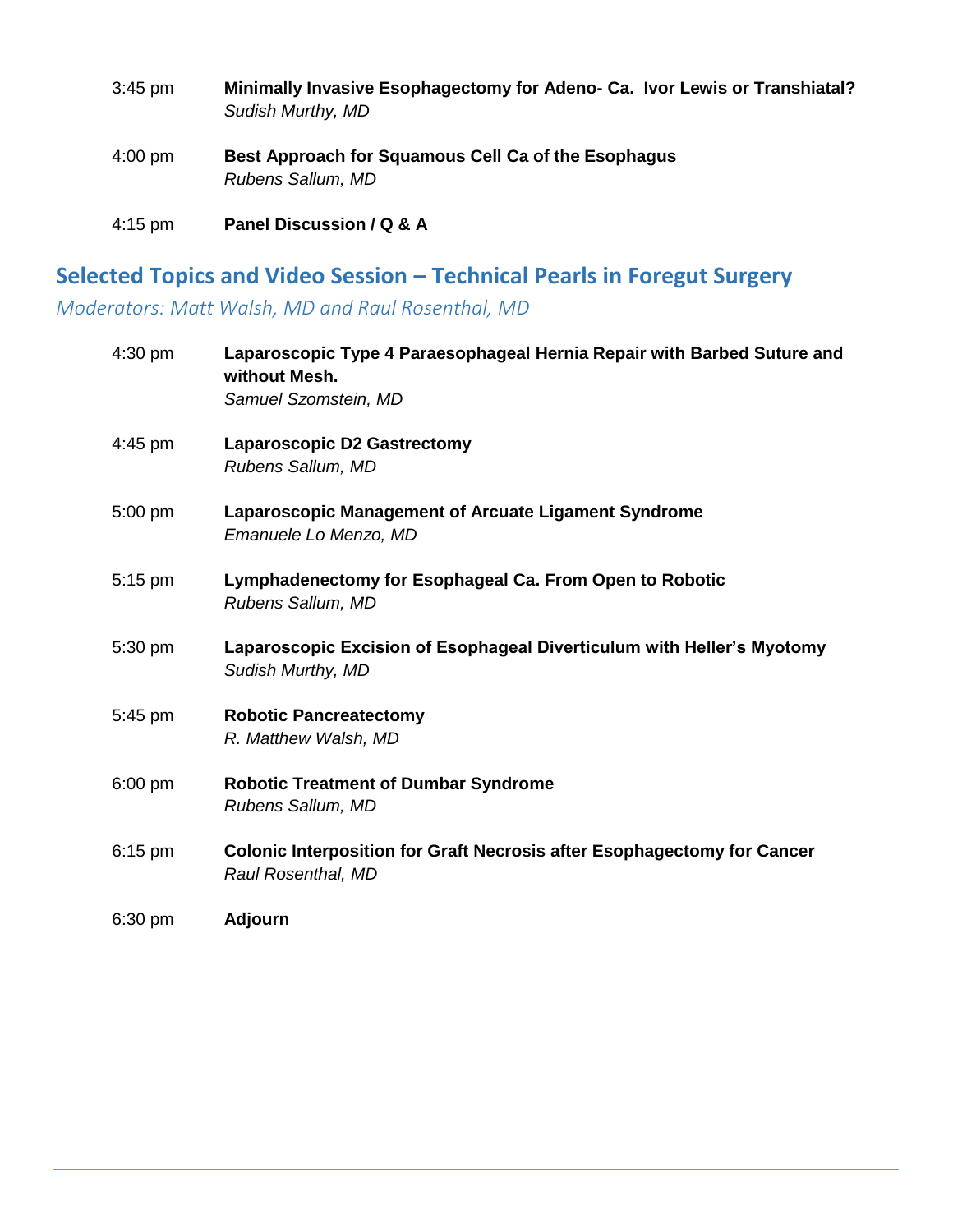# *New Frontiers in Bariatric and Metabolic Surgery*

# Monday, February 18, 2019

7:00 am **Registration. Continental Breakfast, and Exhibits**

#### **Update on GERD in the Era of the Obesity Pandemic**

*Moderators: Matt Hutter, MD and Almino Ramos, MD*

| 8:00 am   | Epidemiology and Patho – Physiology of GERD in the Severely Obese Patient<br>Samer Mattar, MD                                             |
|-----------|-------------------------------------------------------------------------------------------------------------------------------------------|
| $8:15$ am | Barrett's Esophagus in the Era of Sleeve Gastrectomy. Is this an Absolute<br><b>Contraindication to SG?</b><br>Eric DeMaria, MD           |
| $8:30$ am | <b>GERD after Sleeve Gastrectomy. What are the Best Options?</b><br>Scott Shikora, MD                                                     |
| $8:45$ am | <b>GERD after Gastric Bypass - Work Up and Treatment Options.</b><br>Natan Zundel, MD                                                     |
| $9:00$ am | Best Approach to Obesity in Patients with Hiatal Hernias and/or GERD in Patients<br>with Severe Anemia / Hypocalcemia<br>Samer Mattar, MD |
| $9:15$ am | Panel Discussion / Q & A                                                                                                                  |

#### **Selected Topics in Bariatric/Metabolic Surgery**

*Moderators: Natan Zundel, MD and Scott Shikora, MD*

| 9:30 am  | Ventral and Bariatric Surgery: When and How to Operate<br>Samuel Szomstein, MD                                                                |
|----------|-----------------------------------------------------------------------------------------------------------------------------------------------|
| 9:45 am  | Management of Hypoglycemia and Electrolyte Derangements in Patients after<br><b>GBP: Reversal vs. Sarr Procedure</b><br>Emanuele Lo Menzo, MD |
| 10:00 am | Management of Complex Biliary Tract Disease after GBP: Sphincter of Oddi<br><b>Dysfuntion vs. Stone Disease</b><br>Raul Rosenthal, MD         |
| 10:15 am | <b>Ventral / Incisional Hernias in the Severely Obese Patient</b><br>Samuel Szomstein, MD                                                     |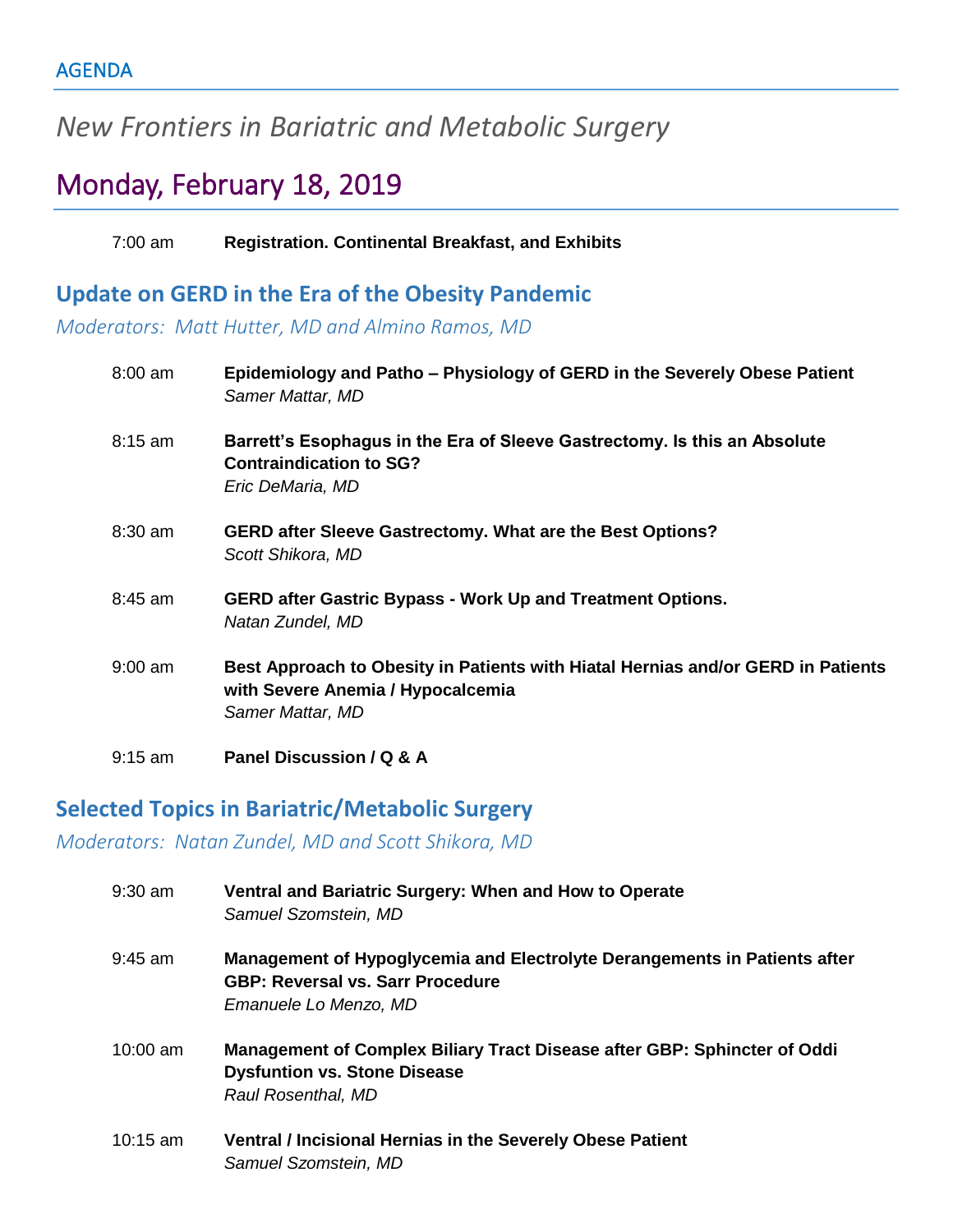10:30 am **Panel Discussion / Q & A**

10:45 am **Refreshment Break and Visit Exhibits**

#### **Walter Pories Annual Lecture**

*Moderators: Raul Rosenthal, MD*

11:15 am **Can a PEG for Feeding Purposes, Treat Weight Loss in Severely Obese Subjects? Seriously?** *Michel Gagner MD*

*\_\_\_\_\_\_\_\_\_\_\_\_\_\_\_\_\_\_\_\_\_\_\_\_\_\_\_\_\_\_\_\_\_\_\_\_\_\_\_\_\_\_\_\_\_\_\_\_\_\_\_\_\_\_\_\_\_\_\_\_\_\_\_\_\_\_\_\_\_\_\_\_\_\_\_\_\_*

*\_\_\_\_\_\_\_\_\_\_\_\_\_\_\_\_\_\_\_\_\_\_\_\_\_\_\_\_\_\_\_\_\_\_\_\_\_\_\_\_\_\_\_\_\_\_\_\_\_\_\_\_\_\_\_\_\_\_\_\_\_\_\_\_\_\_\_\_\_\_\_\_\_\_\_\_\_*

12:00 pm **Lunch and Visit Exhibits**

#### **Selected Topics in Bariatric Surgery**

*Moderators: Kelvin Higa, MD and Alan Wittgrove, MD*

| $1:00$ pm | The Role of Bariatric Surgery in Visceral Transplantation<br>Samer Mattar, MD |
|-----------|-------------------------------------------------------------------------------|
| $1:15$ pm | <b>Obesity, Joint Disease and Bariatric Surgery</b><br>Eric DeMaria, MD       |
| $1:30$ pm | <b>Obesity and Cancer</b><br>Scott Shikora, MD                                |
| 1:45 pm   | Panel Discussion / Q & A                                                      |

#### **Management of Weight Regain after Gastric Bypass**

*Moderators: Michel Gagner, MD and Samuel Szomstein, MD* 

| $2:00$ pm | How to Evaluate the Patient with Weight Regain and What are the Medical<br><b>Treatment Options</b><br>Tracy Martinez, MD                      |
|-----------|------------------------------------------------------------------------------------------------------------------------------------------------|
| $2:15$ pm | The Patient with the Large Pouch or the Large Anastomosis. Which One Matters<br>the Most?<br>Alan Wittgrove, MD                                |
| $2:30$ pm | <b>Gastro-gastric Fistulae and Short Alimentary Limbs. What to do Next?</b><br>Deconstructing or Reconstructing the Bypass?<br>Kelvin Higa, MD |
| $2:45$ pm | Lengthening the Limb of the Bypass. How Long and Which One Matters the Most?<br><b>Alimentary or BP Limb?</b><br>Almino Cardoso Ramos, MD      |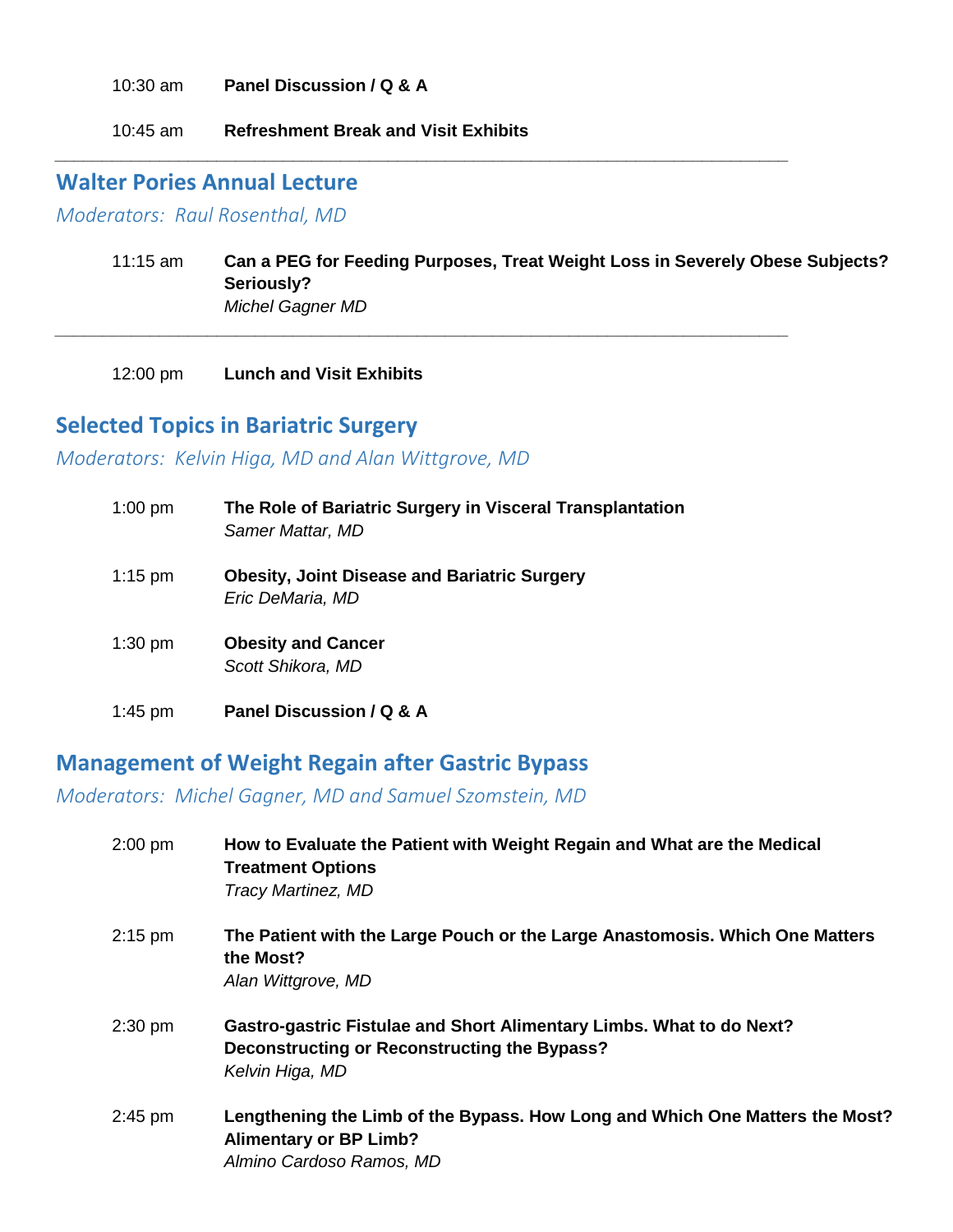3:00 pm **Panel Discussion / Q & A**

3:15 pm **Refreshment Break and Visit Exhibits**

#### **Selected Topics in Bariatric Surgery**

*Moderators:* 

| $3:45$ pm | Intractable Vomiting after Sleeve Gastrectomy Converted to Gastric Bypass<br>Natan Zundel, MD                    |
|-----------|------------------------------------------------------------------------------------------------------------------|
| $4:00$ pm | Incisional and Ventral Hernias in Bariatric Surgery. When to Repair and When to<br>Defer?<br>Jacques Himpens, MD |
| $4:15$ pm | <b>Bariatric Surgery in the Extremes of Age</b><br>Kelvin Higa, MD                                               |
| $4:30$ pm | Endoscopic Interventions for Low BMI. Which one has Proven to be the Best?<br>Matt Kroh, MD                      |
| $4:45$ pm | Metabolic Interventions for Low BMI. What's the Best Approach?<br>Jacques Himpens, MD                            |
| 5:00 pm   | Why did Sleeve Conquer the Market so Rapidly?<br>Matt Kroh, MD                                                   |
| $5:15$ pm | Panel Discussion / Q & A                                                                                         |
| 5:45 pm   | <b>Adjourn</b>                                                                                                   |
| $6:00$ pm | <b>Symposium 2 Hour Cocktail Reception</b>                                                                       |

# *Single Anastomosis Procedures*

# Tuesday, February 19, 2019

7:00 am **Registration. Continental Breakfast, and Exhibits**

#### **Basic Concepts Omega Loop Gastric Bypass**

*Moderators: Michel Gagner, MD and Raul Rosenthal, MD*

8:00 am **Mechanism of Action** *Andrew Teixeira, MD*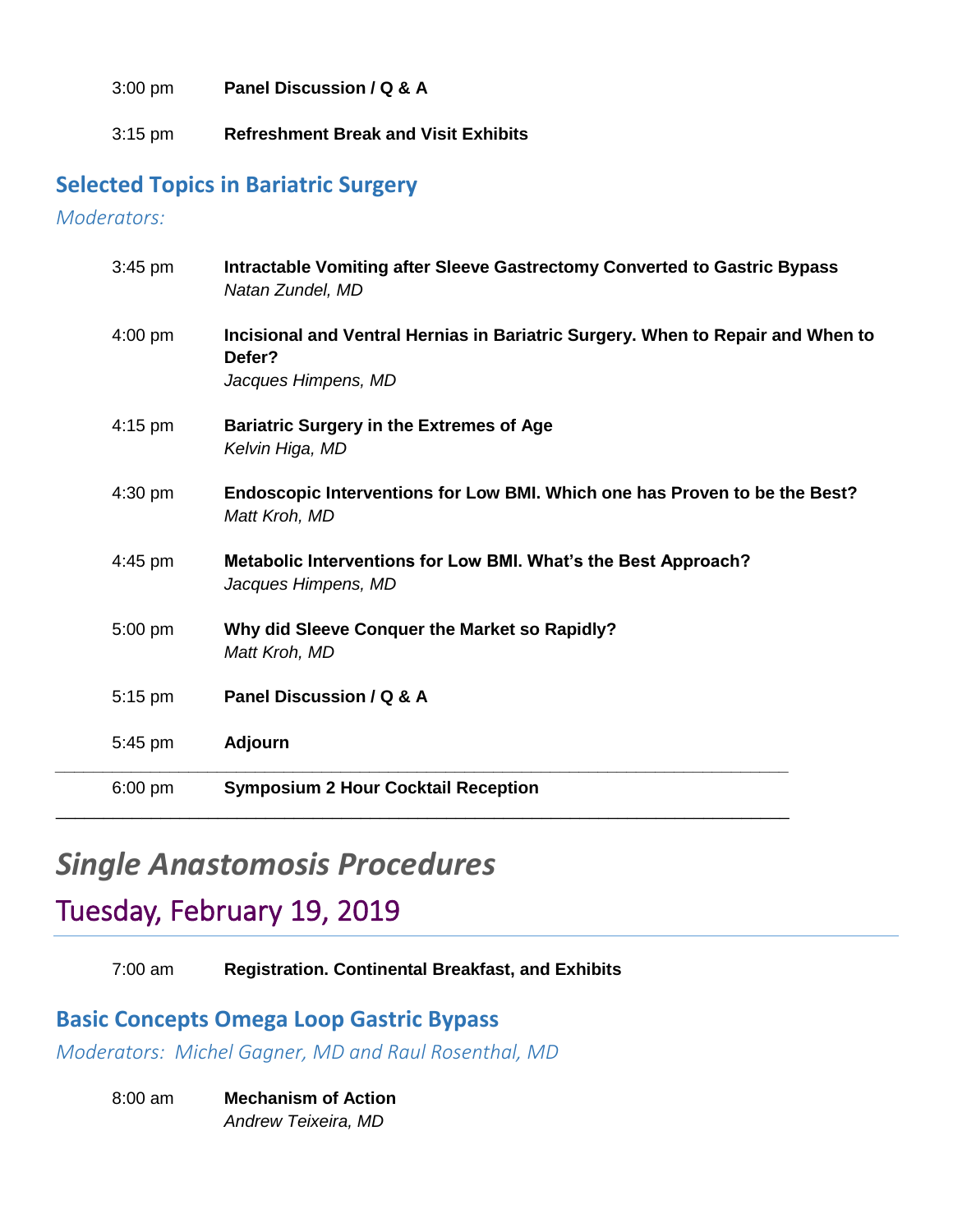| $8:20 \text{ am}$ | <b>Technique: Literature Review</b><br>Peter Ng, MD            |
|-------------------|----------------------------------------------------------------|
| $8:40 \text{ am}$ | <b>Outcomes: Literature Review</b><br>Jean-Marc Chevallier, MD |
| $9:00$ am         | Panel Discussion / Q & A / Voting                              |
| $9:30 \text{ am}$ | <b>Refreshment Break and Visit Exhibits</b>                    |

## **Complications and Re-operative surgery of OLGBP**

*Moderators: Jacques Himpens, MD and Jean-Marc Chevallier, MD*

| $10:00$ am         | <b>Bile Reflux Gastritis</b><br>Scott Shikora, MD            |
|--------------------|--------------------------------------------------------------|
| $10:20$ am         | <b>Anastomotic Leak / Strictures</b><br>Jacques Himpens, MD  |
| 10:40 am           | <b>Weight Regain after OLGBP</b><br>Almino Cardoso Ramos, MD |
| 11:00 am           | Panel Discussion / Q & A / Voting                            |
| 11:30 am           | Update on MBSAQIP. What are the Outcomes?<br>Matt Hutter, MD |
| $12:00 \text{ pm}$ | <b>Lunch and Visit Exhibits</b>                              |

## **Basic Concepts on SADI**

*Moderators: Michel Gagner, MD and Andrew Teixeira, MD*

| $1:00$ pm | <b>Mechanism of Action</b><br>Michel Gagner, MD          |
|-----------|----------------------------------------------------------|
| $1:20$ pm | <b>Technique: Literature Review</b><br>Helmuth Billy, MD |
| $1:40$ pm | <b>Outcomes: Literature Review</b><br>Antonio Torres, MD |
| $2:00$ pm | Panel Discussion / Q & A / Voting                        |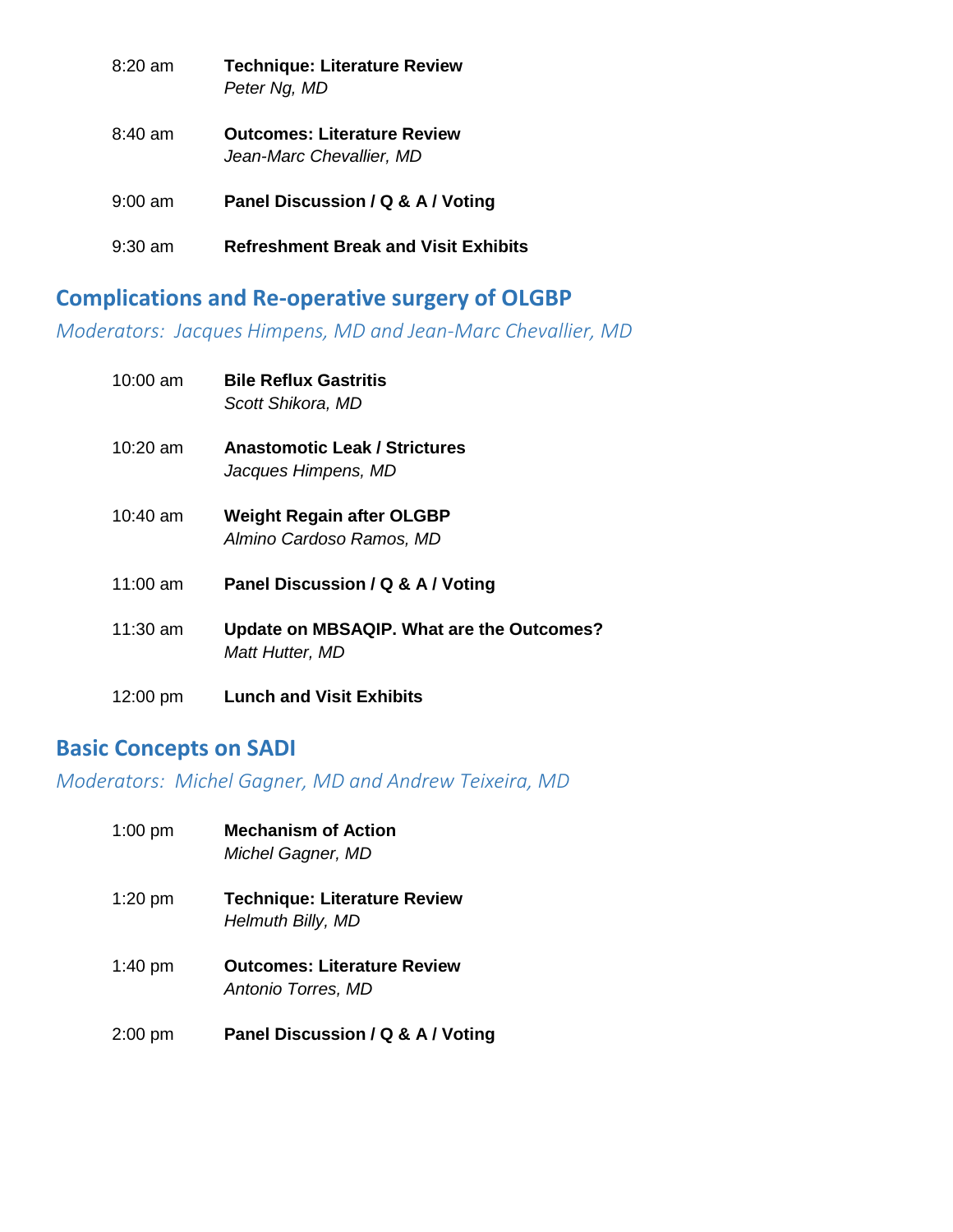## **Complications and Re-operative Surgery for SADI**

*Moderators: Raul Rosenthal, MD and Alan Wittgrove, MD*

| $2:30$ pm         | <b>Management of Leaks and Strictures</b><br>Peter Ng, MD          |
|-------------------|--------------------------------------------------------------------|
| $2:50$ pm         | Weight Regain after SADI: What are the Options?<br>Kelvin Higa, MD |
| $3:10 \text{ pm}$ | Panel Discussion / Q & A / Voting                                  |
| $3:40$ pm         | <b>Refreshment Break and Visit Exhibits</b>                        |

#### **Video Session / Technical Pearls of Single Anastomotic Procedures**

*Moderators: Peter Ng, MD and Michel Gagner, MD*

| $4:15$ pm | <b>Single Anastomosis Duodeno Ileaostomy</b><br>Antonio Torres, MD              |
|-----------|---------------------------------------------------------------------------------|
| $4:35$ pm | Panel Discussion / Q & A                                                        |
| $4:50$ pm | <b>Single Anastomosis Omega Loop Gastric Bypass</b><br>Jean-Marc Chevallier, MD |
| $5:10$ pm | Panel Discussion / Q & A                                                        |

#### **Debate: Which One is Best Approach - SADI or SAGBP?**

*Moderators: Michel Gagner, MD & Raul Rosenthal, MD*

5:30 pm **Panel Discussion** *Jean-Marc Chevallier, MD, Eric De Maria, MD, Kelvin Higa, MD, Jacques Himpens, MD, Samer Matter, MD, Almino Cardoso Ramos, MD, Antonio Torres MD and Natan Zundel, MD*

6:30 pm **Adjourn**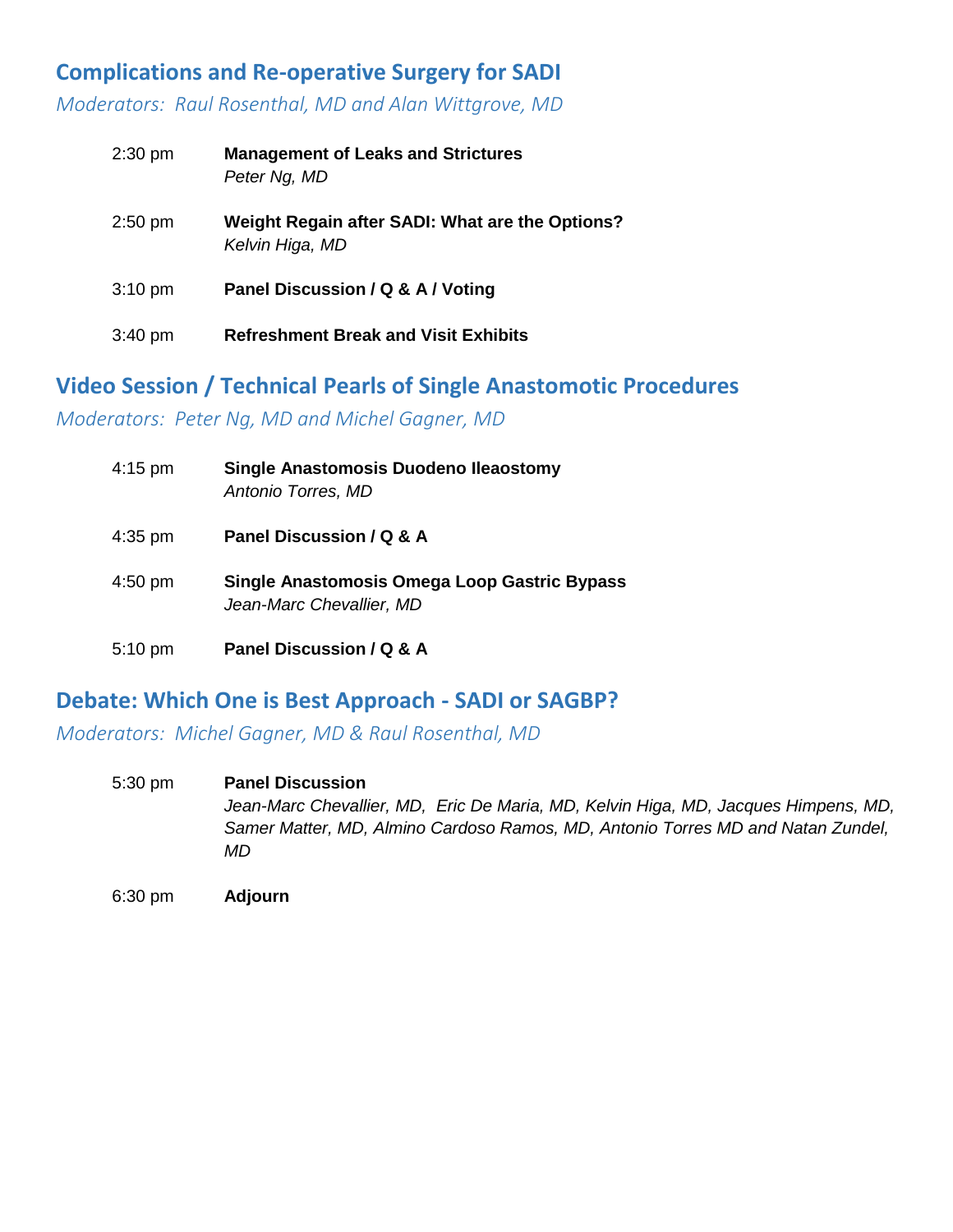*Live Surgery Day and Video Presentations Moderators: Many Lo Menzo, MD and Mayank Roy, MD* Wednesday, February 20, 2019

|                                         | $6:30$ am                  | <b>Bus Depart the hotel for Cleveland Clinic Florida</b>                                                                                                                                                                                                                                                                                                                                                                                                                                                                                                                                          |  |
|-----------------------------------------|----------------------------|---------------------------------------------------------------------------------------------------------------------------------------------------------------------------------------------------------------------------------------------------------------------------------------------------------------------------------------------------------------------------------------------------------------------------------------------------------------------------------------------------------------------------------------------------------------------------------------------------|--|
|                                         | $7:30$ am                  | <b>Continental Breakfast</b>                                                                                                                                                                                                                                                                                                                                                                                                                                                                                                                                                                      |  |
|                                         | $8:00$ am $-$<br>$3:00$ pm | <b>Live Surgery</b>                                                                                                                                                                                                                                                                                                                                                                                                                                                                                                                                                                               |  |
|                                         |                            | <b>Surgical Cases</b><br>1. OAGBP<br>Mohit Bhandari, MD and Mathjias Fobi, MD (Televised from New Delhi)<br>2. Paraesophageal Hernias with Barbed Sutures<br>Raul Rosenthal, MD<br>3. Re-operative Foregut Surgery<br>Raul Rosenthal, MD<br>4. ICG Cholangiography<br>Raul Rosenthal, MD<br>5. Pancreatic Surgery<br>R. Matthew Walsh, MD (Televised from Cleveland, OH)<br>6. SADI<br>Antonio Torres, MD (Televised from Madrid, Spain)<br>7. Gastric stimulator and Per-oral Pyloroplasty<br>Raul Rosenthal, MD<br>The surgical cases and the order of the surgical cases is subject to change. |  |
|                                         | $10:15$ am $-$<br>10:30 am | <b>Refreshment Break</b>                                                                                                                                                                                                                                                                                                                                                                                                                                                                                                                                                                          |  |
|                                         | 12:00 pm                   | Lunch                                                                                                                                                                                                                                                                                                                                                                                                                                                                                                                                                                                             |  |
| <b>Abstracts and Video Presentation</b> |                            |                                                                                                                                                                                                                                                                                                                                                                                                                                                                                                                                                                                                   |  |
|                                         | $1:00$ pm                  | <b>TBD</b>                                                                                                                                                                                                                                                                                                                                                                                                                                                                                                                                                                                        |  |
|                                         | $1:15$ pm                  | <b>Live Surgery Continues</b><br>Video Presentation (If live surgery ends earlier)                                                                                                                                                                                                                                                                                                                                                                                                                                                                                                                |  |

3:00 pm **Adjourn – Bus Departs for the Ritz Carlton Fort Lauderdale from the Clinic Entrance**

Agenda is subject to change.

*Raul Rosenthal, MD*